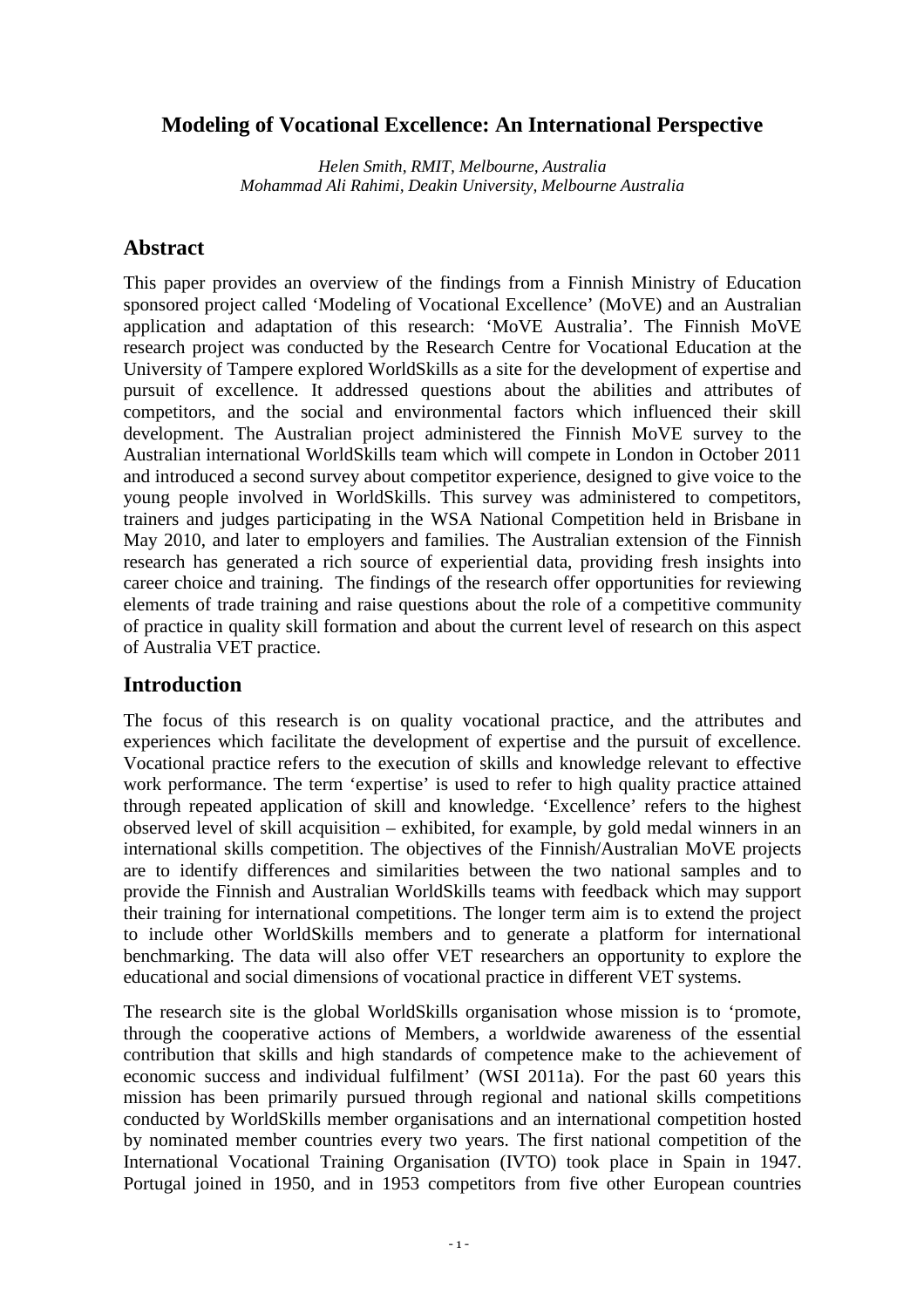participated. By 2010 membership has expanded to include 53 member organisations on all continents, most recently China (WSI 2011b). IVTO adopted the name WorldSkills International (WSI) in 2000.

The scale, content and structure of WorldSkills' competitions have changed considerably over 60 years. Traditional trade events, for example bricklaying, carpentry, plumbing, cookery and bread making are now joined by events in areas such as beauty therapy, web design, fashion design and CAD. The current competition framework consists of 2-day regional competitions from which place getters are selected to compete nationally in the following year. National gold medal winners who meet international standards may become members of their country's national team which competes at the four day international competition. The international competition held in Calgary, Canada in 2009 involved 850 competitors from 47 countries competing in 45 skill areas and over 250,000 members of the public who visited the four day event. While individual events dominate, there are now team events in which competitors must demonstrate a coordinated approach to the completion of a multidisciplinary project. 'Test projects' in individual and team events are assessed according to criteria contained in WSI 'Technical Descriptions' which define 'the name of the skill, the competency specification and scope of work … the conduct and assessment criteria of the competition, and any skill-specific safety requirements' (WSI 2010, p. 34). Criteria include planning, technical accuracy, innovative thinking, and problem solving (WSI 2011c).

Australia has been a member of IVTO/WSI since 1982 and has sponsored the involvement of 70,000 apprentices and trainees in regional, national and international competitions (WSA 2009). WorldSkills Australia(WSA) is incorporated as a not-for-profit organisation which receives funding from Commonwealth and state governments, and cash and in-kind support from philanthropic foundations, industry organisations and enterprises (WSA 2011). Total income from all sources in 2008-9 was \$A3.6m (WSA 2009, p. 24) WSA operations rely heavily on over 5000 volunteers who organise, design, coordinate and judge competitions, and train and mentor competing apprentices, trainees and VET in Schools students in up to 45 skill categories. Despite its modest financial backing, WSA regularly punches above its weight in international competitions and was ranked 6th in total medal points following the Calgary competition (WSI 2011d). Since the late 1990s Australian regional and national competition projects have been aligned to the elements and performance criteria specified in units of competency from national industry Training Packages. Projects include activities which test underpinning skills and knowledge as dimensions of quality practice. WSA has actively promoted the development of team skills, problem solving and communications skills through the Manufacturing Team challenge and real-life carpentry projects (Costin 2003). The members of the Skillaroos – the Australian international WorldSkills team – are supported and mentored by category experts and trainers, undergoing intensive rounds of training and preparation in the ten months leading up to each international competition.

# **Theoretical framework**

The research sits within two broad fields of enquiry. The first encompasses investigations of the cognitive, affective and social dimensions of expertise and the processes through which is acquired. The social context of the investigation is the changing nature of work and the increasing demand for high level cognitive and affective skill development in occupations in which manual expertise was previously the highest priority (Lowry et al 2008; Richardson & Teese 2008). Nokelainen and Ruohotie argue that all workers are now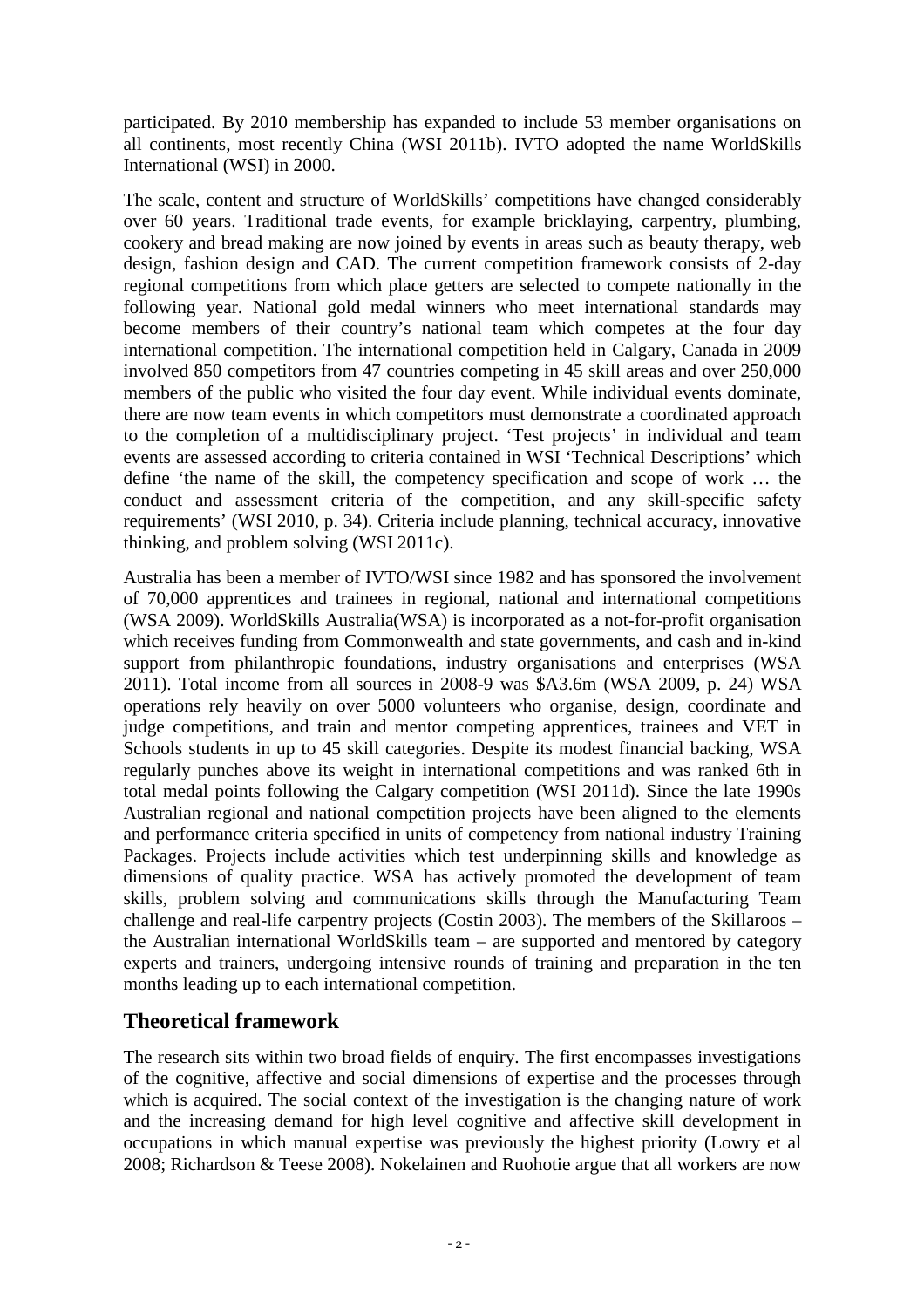required to have cognitive skills and to take part in decision-making process at work.

Work life requires experts to own a strong professional knowledge, ability to transfer their skills and knowledge, and high meta-cognitive skills. In other words they need to be both competent and qualified (Nokelainen and Ruohotie 2009, p. 5).

Using the work of Pillay (1998) Nokelainen and Ruohotie argue that workplace cognition involves complex domain-specific knowledge and that expert work practice requires highlevel abilities to analyse domain-specific information and understand the meaning of different work tasks (Ruohotie 2004). Further they argue that the structure of work-based knowledge is different from declarative (propositional or scholarly) knowledge in that the former relates to the active performance of knowledge – analysing, problem solving and applying knowledge in new situations, whereas the latter is a matter of learned facts (Nokelainen and Ruohotie 2009). On the basis of these analyses, Nokelainen and Ruohotie draw on multiple perspectives, including Zimmerman on self regulation (Zimmerman 1998, 2000, 2002), Gagne on giftedness (Gagne 2004) and Gardner's theory of Multiple Intelligences (Gardner 1983, 1998) to develop a theoretical model to explore the acquisition of vocational expertise. The model maps the development of vocational competence in terms of cognitive skills and affective abilities (expressed as Multiple Intelligences domains); attributes, work skills, influential individuals and intrinsic and extrinsic motivational factors.

The second field of enquiry focuses on the sites and relations in and through which expertise is acquired. Without denying the significance of cognitive, institutional and environmental *structures*, this field of enquiry, exemplified in the work of Lave and Wenger, regards learning as a participative *practice:* emphasizing social engagement, and shared perspectives as important elements of learning (Lave & Wenger 1991; Wenger 1998). In other words, learning is more than a process of individual volition, cognitive development and interaction with formal structures and personnel. It is importantly a consequence of belonging to a group or community which has meaning in the lives of the learners. Lave and Wenger use the concept of 'community of practice' to describe the social context of learning. They identify three dimensions of practice which characterise a 'community': mutual engagement; a joint enterprise; and a shared repertoire of routines, stories, and ways of doing things (Wenger 1998, pp. 73-85). Wenger also draws attention to the many layers of practice which are mediated through multiple (perhaps overlapping) local communities which are tied into larger 'constellations' (Wenger 1998, p.131). These constellations may encompass considerable diversity but nevertheless pursue related enterprises and have members in common. Using this framework we conceptualise the global phenomenon of WorldSkills as a constellation of interconnected practices, comprising many local/global communities of practice. These include WorldSkills International as a global community whose enterprise is 'promoting skills across the world', and individual WorldSkills members as local communities of (expert) practice which promote and develop excellence in skills within their own jurisdictions.

## **Research methods**

Within this theoretical framework, the MoVE project poses two sets of research questions: about the cognitive, affective and environmental dimensions of expertise; and about how young people experience their involvement in WorldSkills and whether this experience makes a meaningful contribution to skill development and engagement in their chosen trade.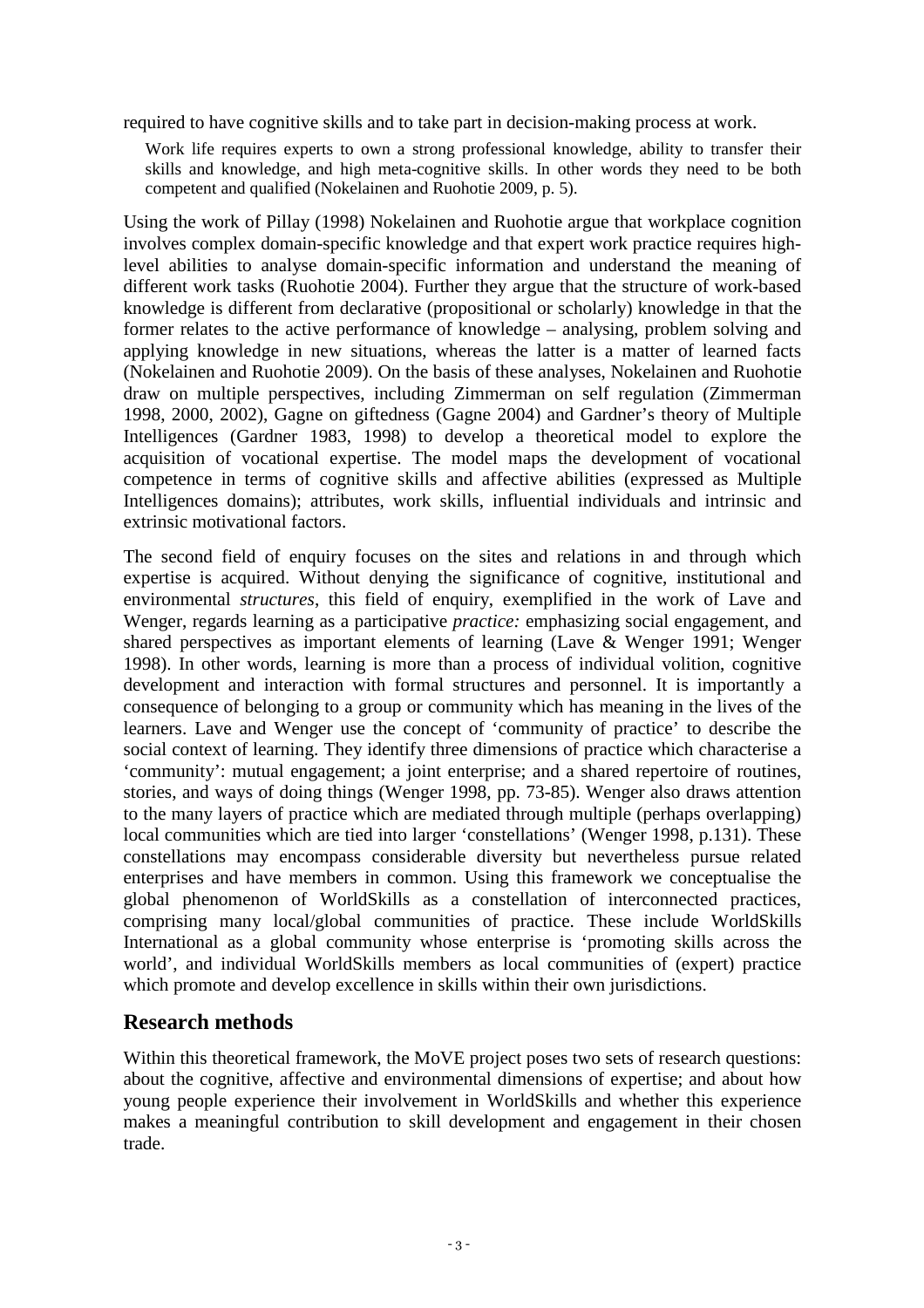The first research question was addressed through an interview schedule based on the multidimensional model of vocational competence, which was tested with members of the 2005 (Helsinki) and 2007 (Shitsuoku, Japan) Finnish WorldSkills teams: two groups of young workers who Nokelainen and Ruohotie classify as 'expert' practitioners by virtue of their selection into an international team, and their access to specialised training and support from previous medal winners who had achieved vocational excellence. Having analysed data from the interviews with a sample of competitors, and their trainers, employers and family representatives (a total of 30 interviewees), Nokelainen and Ruohotie designed a survey containing multiple choice and open-ended questions to enable data to be captured online from larger samples in multiple locations (Nokelainen 2008). In November 2010 this survey was administered to the Australian WorldSkills team which will compete in London in 2011, to generate data about the attributes of the Australian WorldSkills team, and explore similarities and differences between the Australian and Finnish WorldSkills teams.

The second research question was addressed through the design of a survey which prompted competitors, judges, trainers, employers and families to contribute stories about their WorldSkills experience. For example, the competitor prompt questions were:

- You meet someone you don't know that well and they ask you why you chose your skill area. What would you tell them?
- Think of a time when you found training really hard but you chose to keep going. What happened?
- You've been asked to explain the benefits of participating in World Skills competitions to a group of potential competitors who are thinking about becoming involved. What would you tell them?

Participants were also invited to give their story a title. Multiple choice questions linked to the stories probed the reasons for telling the story, influences on what was recounted and attitudes linked to what was told and enabled individual stories to be indexed to themes. A second set of multiple choice questions collected data on competitor attitudes to the competition and WorldSkills itself. This survey was completed by 254 national competitors (of a total of 500), 86 judges and 36 trainers at the National WorldSkills Competition in May 2010, and by the 29 member Skillaroos team and 25 experts (national trainers and judges supporting the international team) in November 2010. The collection of data from national as well as international competitors aimed to identify differences in attitudes and self-perceived attributes in the two groups.

## **Findings**

Three sets of selected findings are summarised here: from the interviews with Finnish International WorldSkills teams; from the Finnish survey completed by the Australian International WorldSkills team; and from the data on the experiences reported by WorldSkills national competitors collected at the National WorldSkills competition in May and November 2010 including observations on WorldSkills as a community of practice.

### *Selected findings from the Finnish 2005-7 WorldSkills teams*

Nokelainen and Ruohotie's data shows that members of the Finnish International WorldSkills team exhibited the following characteristics of vocational excellence – listed here in overall order of significance: self-reflection and stress tolerance; perseverance and time management (volitional) skills; cognitive skills (developmental potential); external goal-orientation (competitiveness, ambition); internal goal-orientation (interest in work home support); and social skills (Nokelainen & Ruohotie 2008, 2009). They found that the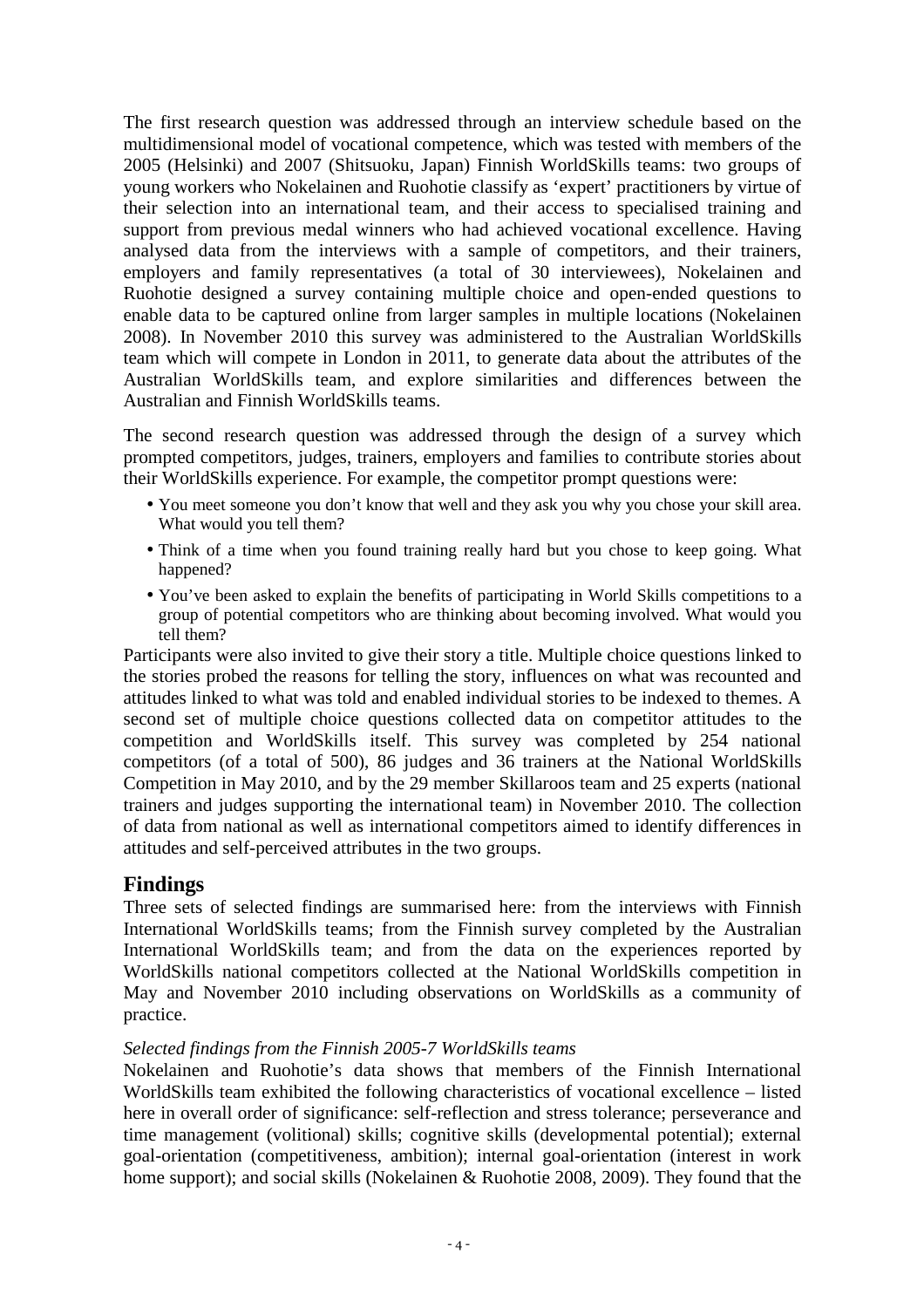significance of manual training, and non-domain specific factors decrease as expertise develops and the significance of mental training and workplace factors correspondingly increase; and that social skills also increase in importance as young people moved into full time work. They further found that motivational factors were important in all skill development stages, and that internal goal-orientation was more important at the beginning and end of the process of expertise development, with external goal-orientation (winning, achieving recognition) becoming important during the competition itself.

The findings on motivation are interesting in the light of international research in this area. Nokelainen & Ruohotie report Gagne's 2004 finding that there is no evidence to date of a causal relationship between motivation and actual task performance. They also note that their results show that external and internal motivational factors decrease relative to other factors as competitors reach mastery level and raise the need for further exploration of this question (Nokelainen & Ruohotie 2008). In regard to environmental influences on the development of expertise, they found that domain-specific factors (training, school, interest in trade) were more significant than non-domain specific factors such as family and friends. In regard to the relative weight of different essential natural abilities (using Gardner's multiple intelligences index), the most significant was *Bodily-kinesthetic*, followed by *Interpersonal, Logical-mathematical*, *Environmental, Spatial and*, *Intrapersonal*.

#### *Selected findings from the 2011 'Skillaroos' Australian WorldSkills team*

The preliminary data available from the Finnish survey completed by the Australian Skillaroos team shows that there is little difference overall in the characteristics of expertise between the two international teams<sup>1</sup>. Both Finnish and Australian samples reported higher levels of intrinsic goal orientation than external; and showed that domain specific factors were more important than non-domain specific factors. Two minor differences were identified between the samples. The first relates to natural abilities. While the Finnish and Australian samples both rated *Bodily-kinaesthetic* intelligence highest, the Australian sample rated *Logical-mathematical intelligence* second (c/f *Intrapersonal* in the Finnish sample). Further, there was a wider self-reported gap in the Australian sample between bodily-kinaesthetic and other intelligences (Nokelainen, unpublished data Jan. 2011). The second difference relates to competitor self-perception. The Finnish sample responses showed that they rated effort as a more significant factor in success than natural ability, whereas the Australian sample rated natural ability over effort. Nokelainen notes that this belief in ability over effort is likely to change during the intensive training for the WorldSkills International competition (which had just commenced when the survey was administered). He further notes that a belief in the significance of effort is related to later WorldSkills success (Nokelainen, unpublished data Jan. 2011).

### *Selected findings on the WorldSkills experience*

In May 2010 data on the WorldSkills experience was collected from over 50% of the national WorldSkills competitors in forty competition categories including building, automotive, electrical trades; hospitality, hairdressing, beauty therapy, IT, printing, jewelry and garment production. The overall finding from the survey is that the competitors highly valued their association with WorldSkills. Only 9% of competitors responded that their experience was disappointing. Twenty per cent said that it was much as they expected, with the remainder saying it was either better (26%) or much better

 $\overline{a}$ <sup>1</sup> Note that the Australian team data is drawn from one survey only, compared to the Finnish data which is based on initial interviews and a follow-up survey. Accordingly, the findings should be read as indicative.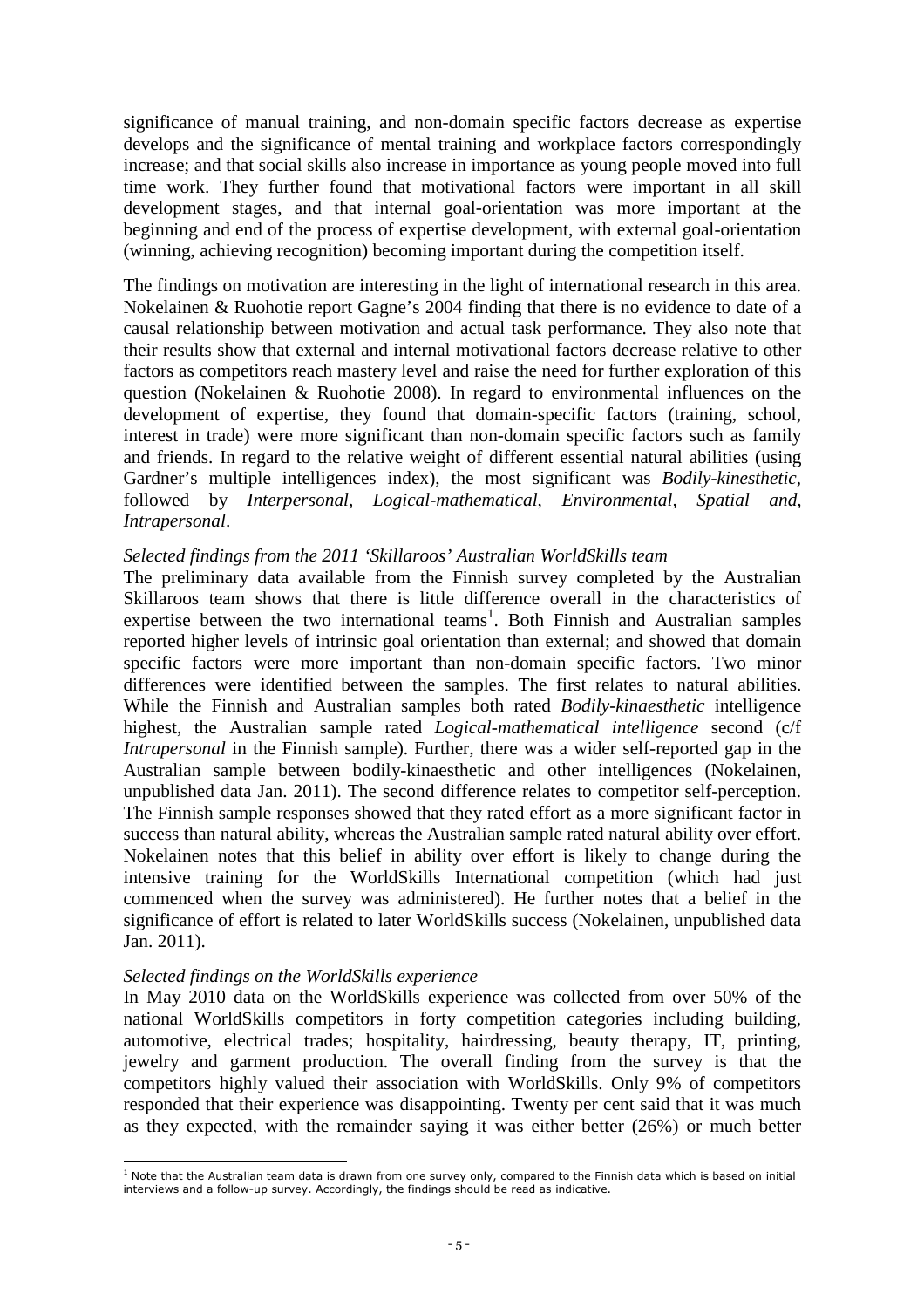(45%) than expected. In the Skillaroos survey the proportion saying WorldSkills was much better than expected rose to 59%.

An overwhelming majority of national competitors also regarded WorldSkills as likely to be beneficial in their career. Sixty-two percent said it would be significant and 15% said it would be crucial to their career. Not surprisingly given their elite status, 38% of Skillaroos said WorldSkills would be crucial, with 48% saying it would be significant. These findings are amplified in the narratives, for example as a refrigeration mechanic who titled his story *The rollercoaster ride of a lifetime* explains in answer to the prompt question about what he would tell potential competitors:

I would tell everyone that competition in WorldSkills is the best thing that has ever happened to me to date. It gives you the chance to represent Australia in your trade, meet new people from all over the world, gives you the confidence to believe in yourself at work and at home and not to doubt your judgment. It also gives you the chance to network yourself within your industry, to gain a name as the best, and lots of respect

WorldSkills was also clearly regarded as an important learning opportunity. Forty-five percent of the national competitors said that being 'stretched to learn new skills was most important, with 34% reporting that benchmarking and receiving feedback was important. The Skillaroos' responses were 45% and 48% respectively.

The responses of the national competitors echoed the Finnish findings regarding the relative importance of domain specific and non-domain specific factors on their skill development. Thirty one percent of competitors said their training was the most important factor and 32% said that their job and workplace were most important. The findings on natural abilities (measured as Multiple Intelligences) were the same as for the Skillaroos and showed the same difference to the Finnish findings, with national competitors reported that bodily-kinesthetic skills were most important, followed by logicalmathematical skills.

#### *WorldSkills as a community of expert practice*

Drawing on Wenger's dimensions of practice: mutual engagement; joint enterprise and shared repertoire (Wenger 1998, pp 72-85), we note a clear sense of belonging in competitor narratives – of being mutually accountable, involved in a joint enterprise and sharing ways of doing things. A sense of accountability (to promote WorldSkills; to 'spread the word') is conveyed in the responses to the question: why did you share your experience? Forty-four percent of competitors said they told their story to encourage others; 24% aimed to 'inspire' and 'influence' and 9% to share their achievements. Seventeen percent sought to 'inform' and only 3% intended to criticise or complain. There are also indications that competitors experience 'shared ways of engaging in doing things together' which are illustrated in the values orientations of stories from different skill areas and industries. For example, the competitors in hairdressing, beauty therapy, and hospitality whose stories were about a commitment to 'helping people' and quality service:

…I chose beauty because in life I want to help people and make people feel good about themselves.

…I love helping people with their skin care issues and being involved with clients.

I love meeting people and helping them discover new and exciting ways of doing and styling their hair.

... My goal is to present an excellent service regarding food and beverage.

Secondly, are the stories contributed by competitors in traditional craft areas such as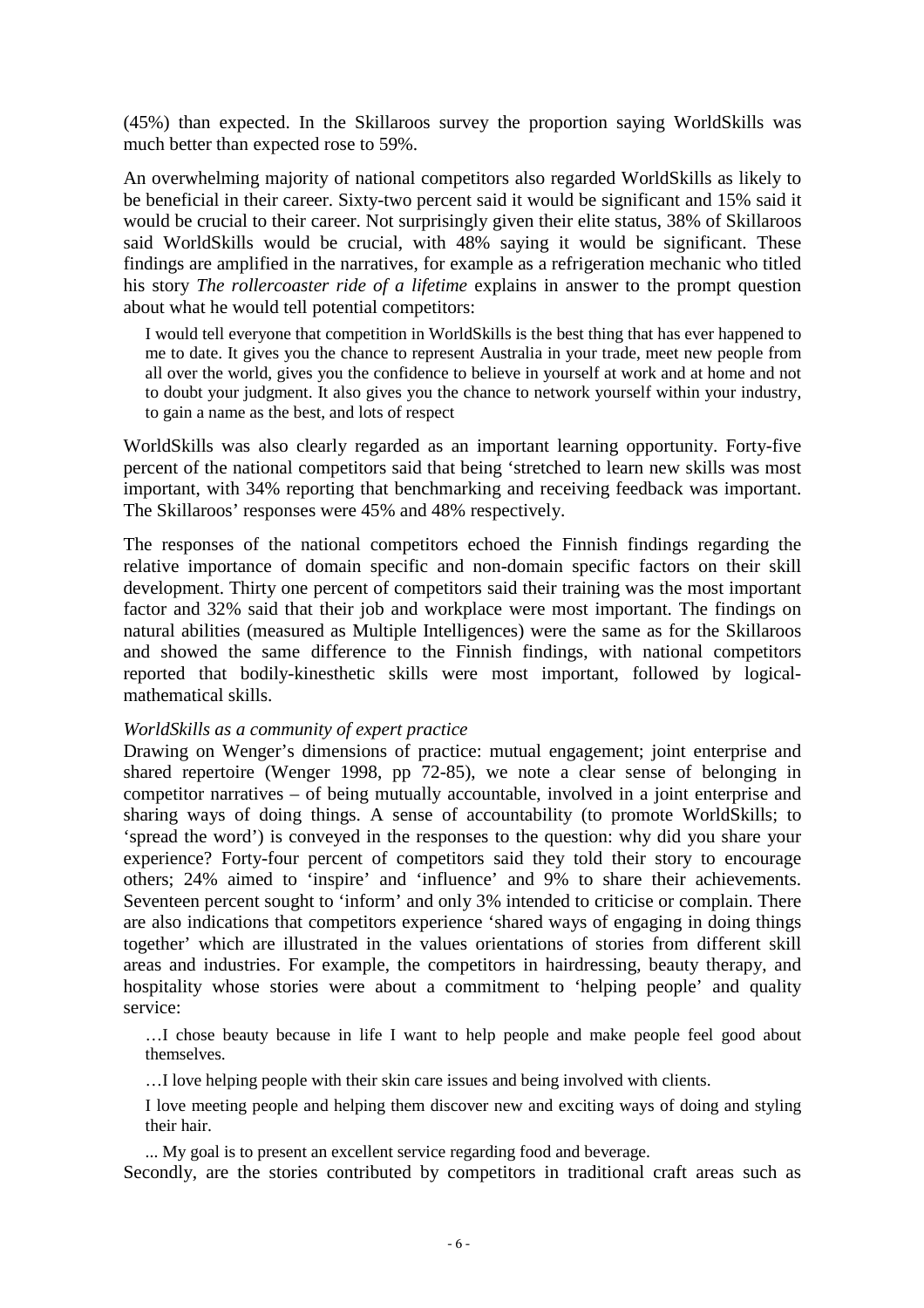carpentry and joinery and cabinet making which spoke to ideals of quality, love of natural materials and craft processes:

I have a passion for the industry and love to make or construct things

I have a passion for creating timber furniture and love everything that goes with it. I get great feeling upon finishing what ever it is. My trade is such an attention to detail and I love a challenge;

I have always enjoyed making things from scratch. Timber is my favourite material to use.

Throughout the narratives there is a strong sense that competitors are engaged with WorldSkills as a community, deriving meaning from their involvement which extends beyond winning medals, as illustrated in the two narratives below:

WorldSkills is more than just a competition. It's a chance to showcase your skills against the best in the world. For all of the youth out there who have no idea what WorldSkills is, I will tell you that if you compete, it will be the best experience of your life. You may think it sounds cheesy and generic but the truth is WorldSkills is a journey that you will receive more than just the reward of the gold, silver or bronze medal. Whether you medal or not, we all gain the awesome experience of meeting new people, making life friends and growing within yourself.

There is nothing to lose. All competitors are winners. Just to be selected as one of the top young people in their trade category they win the opportunity to meet and work beside the best in our nation. As well as seeing all the different ideas, approaches and outcomes. In my category I am sure everyone will be taking someone else's ideas home to further their wealth of knowledge and experience."

### **Discussion**

Following the implementation of the MoVE Australia project, we are led to make three observations about the research method and the Australian VET context within which the research has been conducted.

First, an analysis of the rich stream of data generated by the narratives validates the decision to use a survey instrument which enabled direct access to the voices of the WorldSkills participants. The use of prompts to generate personal narratives has provided a cost effective way to collect more nuanced data than is usually possible in large samples and helped to identify significant factors which may otherwise have been overlooked or underplayed. This becomes clear in the analysis of data related to questions about factors influencing career choice. For example, in answer to the multiple choice questions:

31% of respondents selected the response "because of good job and career prospects";

18% selected "I like to produce useful things";

13% selected "a career which offered opportunities to learn";

9% selected "being of service to others".

An analysis of the narratives revealed another set of drivers for career choice which had not been included in the multiple choice questions. One third of the competitors told enthusiastic stories about their attraction to their chosen career which revealed a personal passion for their work as the two examples below illustrate:

Story title – **'A dream'**: I love to work with my hands and enjoy working in cold storage rooms. Getting down and dirty with carcasses on the rail and enjoy slicing!!

Story title – **'Love at first sight'**: The reason I entered IT is that it is like a second language to me. When I was 8, the CD Drive broke and therefore I was forced to investigate more about the computer. It all went from there. It's progressed into my learning of programming and love of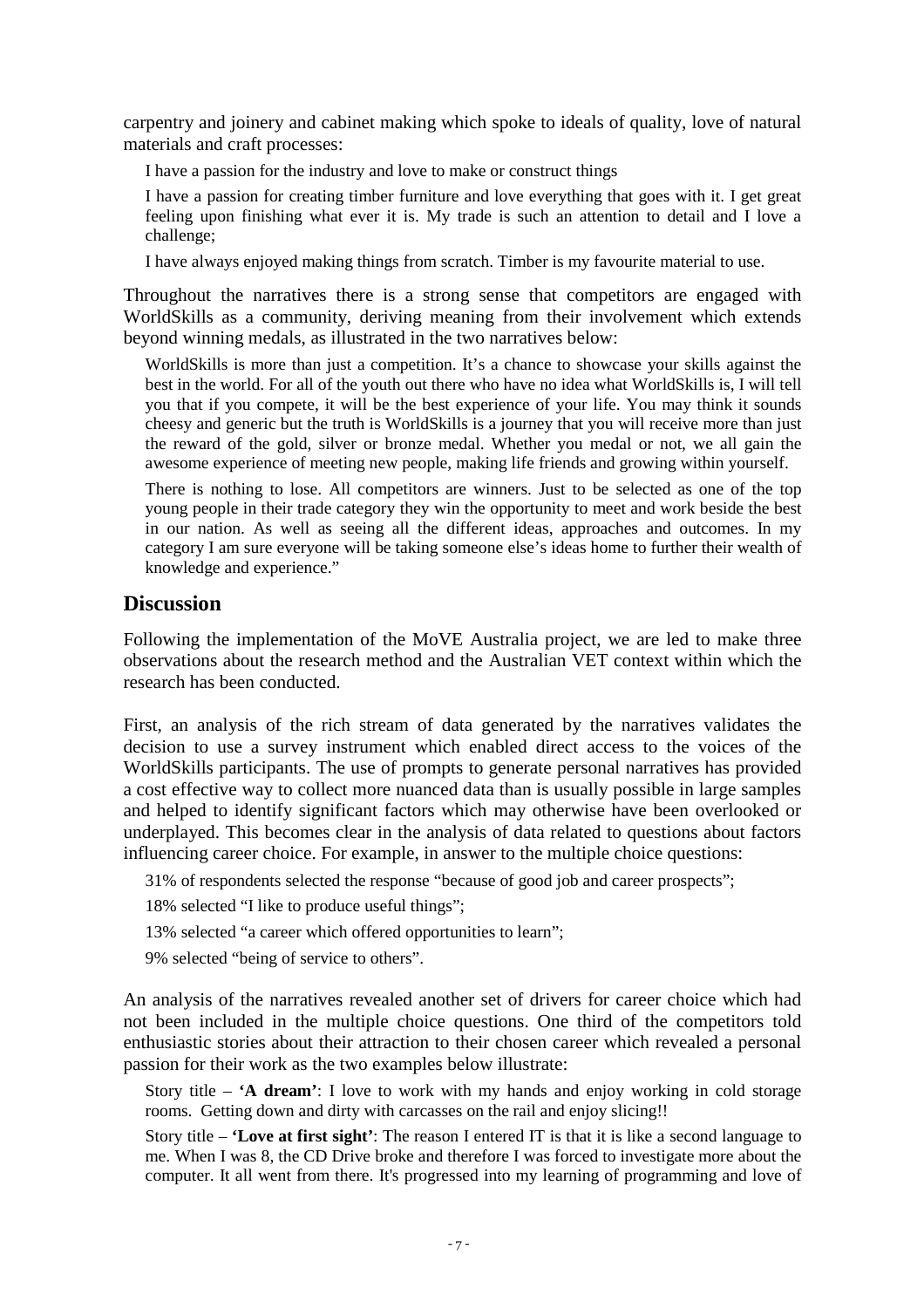#### technology.

Eleven percent of the competitors said they chose their career as an outlet for creativity; 11% said they enjoyed variety in their work and 9% said they enjoyed a challenge. Only 8% of the stories referred to financial rewards.

As well as enriching the picture of what was being played out through the WorldSkills competition, the narratives will also inform the framing of questions for subsequent stages of the research. Further, while acknowledging that participants in the MoVE surveys may have been more motivated to contribute their stories, given their high level of engagement at the time of the survey, it is nevertheless a method worth testing with wider populations – for example when seeking feedback from students on the quality and relevance of their learning.

Secondly, MoVE Australia has highlighted a gap in the research fields and perspectives reflected in Australian VET research publications. Searches of the NCVER, ACER and VOCED catalogues and AVETRA archives have not turned up research on high performing students and practitioners, or studies which seek to identify the characteristics of skilled performance; nor do there appear to be any studies of the impact of competition, and membership of a competitive community on skill development. A search of PhD topics has revealed just one study of WorldSkills – an historical and philosophical account of changes in the WorldSkills Australia carpentry competition to include team events and to increase the focus on communication and problem solving skills (Costin, 2003). Australia has been engaged in a long process of system building in vocational education and training: a period preoccupied by getting the policy settings right; identifying enablers and barriers to participation; analysis of funding regimes; reviews of program design and the efficacy of competency-based assessment. Unsurprisingly these preoccupations have been reflected in VET research – particularly studies supported by government funding. To note this state of affairs is certainly not a criticism of the current research effort. Australia produces exemplary systemic and population data and a wealth of data on the problems of system innovation and approaches to improvement. It is simply to say that the time has come to take a look at our system's performance in a new light.

### *Just a tradie?*

Finally, we believe that the data also tells a story about the problematic place of vocational training in Australian culture, in particular in regards to the rewards and recognition received by young people graduating with vocational qualifications. An overwhelming majority of competitors who completed the survey wrote with enthusiasm about what their WorldSkills experience had meant to them. Many expressed surprise that they had got so much from the experience. Of course heightened enthusiasm may be expected during a national competition, but so might anxiety and stress. And given that the competitors were drawn from a diverse range of cultural backgrounds, and different work and training conditions, there is reason to expect a quite wide spectrum of attitudes rather than near unanimity. So we ask what this acclaim for the WorldSkills experience means. Does it perhaps have something to do with Australia's lukewarm attitudes to vocational training and practice, which, for example, traditionally see TAFE ranked lower than university studies? Might this attitude influence apprentices and trainees to regard their choice of career as just 'ordinary'? Do young people who are passionate about their craft nevertheless assume that any rewards for quality work will be a matter for private satisfaction? Compare for example young people who strive to excel in sport. They are offered regular opportunities to benchmark their skills against the best, and role models to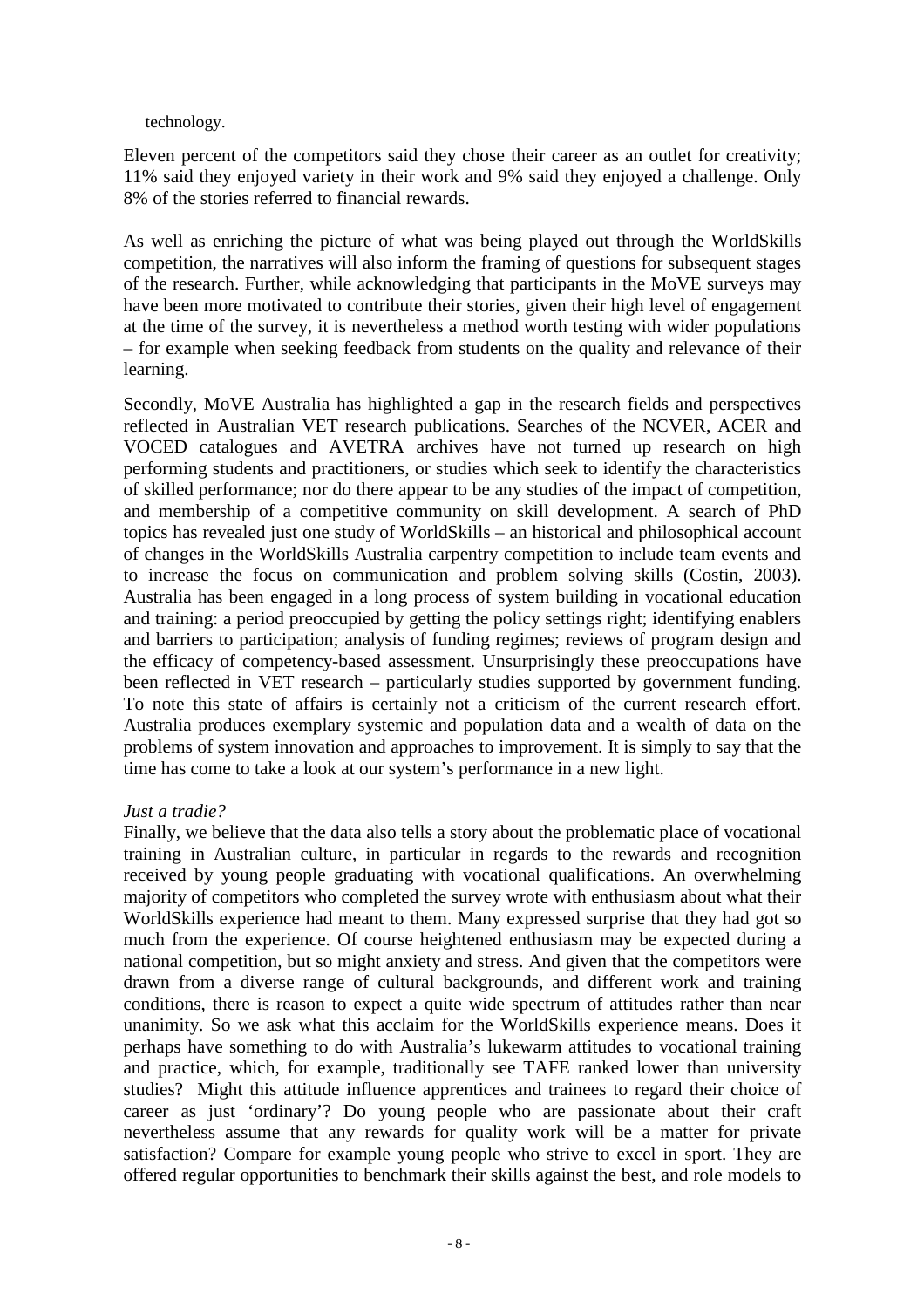emulate. They can expect to receive public recognition in the arenas in which they achieve success. Compare also the opportunities for recognition of achievement offered to young university graduates who proudly don their caps and gowns, and ceremoniously receive their award before their family and peers. Apart from receiving (at last) an adult wage, graduating apprentices simply go on as they had before, with the possibility of owning their own business, and the private satisfaction of a job well done as incentives to achieve quality performance. In this context WorldSkills is a unique source of personal affirmation and possibility: in the words of the titles which competitors gave their stories: '*Amazing!*' a '*Life-changing experience!*' a '*Chance of a lifetime*', and a *'Stairway to success'*.

# **Conclusions**

The MoVE project addresses two important elements of vocational practice: the factors which contribute to the development of expertise and the ways in which the journey towards expertise is experienced. The findings in relation to the contribution of selfregulation and self management and the significance of effort over natural ability in the development of vocational expertise, and the increasing importance of mental training as expertise develops, point to the need for further research to assess how these findings may contribute to improvements in entry level training outcomes. The findings regarding the success of WorldSkills as a community of expert practice in engaging and motivating its competitors suggest that WorldSkills Australia could play an important role as an aspirational community for vocational students. However, given that Australian apprentices and trainees are not likely to be aware of WorldSkills unless one of their trainers is involved, or someone they know has been a competitor, there is clearly a need for action to promote the WorldSkills experience, and to profile its participants as role models.

In concluding we pose the question of whether offering more young people an opportunity to engage in the pursuit of excellence as a normal part of their skill formation could enhance the status of vocational learning and benefit the overall quality of vocational practice in Australia. Since 2005 when Skills Finland hosted the WorldSkills competition in Helsinki and engaged in an active campaign to promote WorldSkills to Finnish secondary students, the percentage of young people entering vocational training increased from 40 to 60 per cent. This suggests an important area for Australian vocational research: to assess the relationship between the level of national investment in WorldSkills and key quality indicators such as vocational participation levels, completion rates, student satisfaction levels, and occupational retention. This and related questions about high quality performance represent a new field of engagement for Australian VET researchers.

# **Acknowledgements**

The role of Dr. Petri Nokelainen in introducing us to this research project and his generous support for MoVE Australia is gratefully acknowledged. Thanks also to the Dusseldorp Skills Forum for initiating and funding the Australian research; and to WorldSkills Australia, in particular the CEO and national team members for their unstinting support to the project and facilitation of the data collection